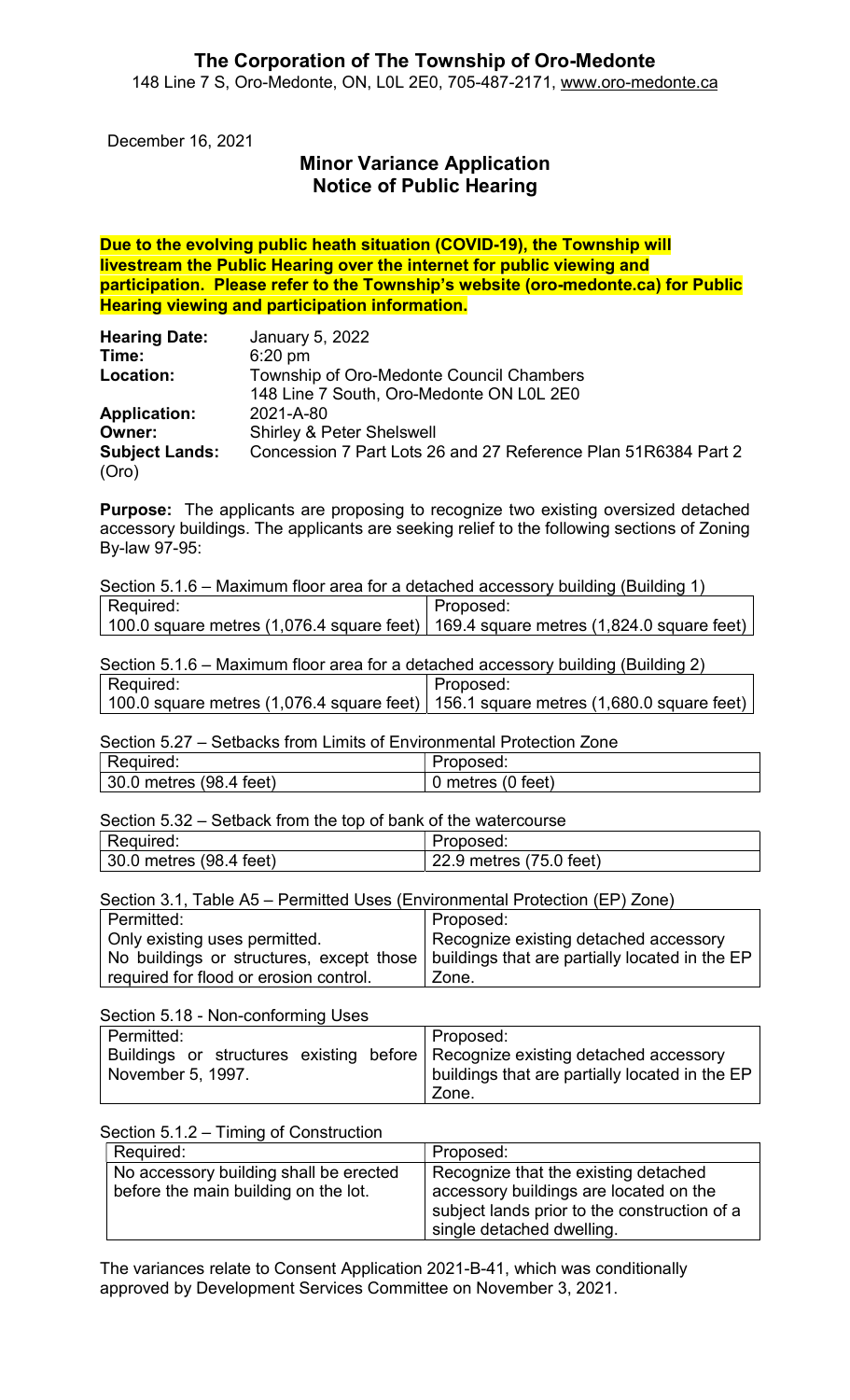## Location Map:



## Have Your Say:

Input on the application is welcome and encouraged. For specific details regarding public participation during the meeting please check the Township website at https://www.oromedonte.ca/municipal-services/planning-information.

Written submissions can be made by:

- 1. Emailed to **planning@oro-medonte.ca** prior to or during the Public Hearing;
- 2. Dropped in the drop box at the Township Administration Office on Line 7 South;
- 3. Faxed to (705) 487-0133; or,
- 4. Mailed through Canada Post.

If a person or public body does not make oral submissions at the public hearing or make written submissions prior to the decision on this application, and subsequently submits an appeal of the decision, the Ontario Land Tribunal (OLT) may dismiss the appeal. If you wish to be notified of the decision of the Township of Oro-Medonte in respect to the application, you must make a written request.

Individuals who submit letters and other information to Council and its advisory bodies should be aware that all information, including contact information, contained within their communications may become part of the public record and may be made available through the agenda process, which includes publication on the Township's website.

Written submissions/requests should be directed to:

Township of Oro-Medonte 148 Line 7 South Oro-Medonte, Ontario L0L 2E0 Attn: Secretary Treasurer, Development Services planning@oro-medonte.ca

#### More Information:

For further information, please contact the Secretary-Treasurer during regular office hours Monday to Friday 8:30 a.m. to 4:30 p.m. A copy of the Staff Report will be available to the public on December 23, 2021 on the Township's Web Site: www.oro-medonte.ca or from the Development Services Department.

Andy Karaiskakis Secretary-Treasurer